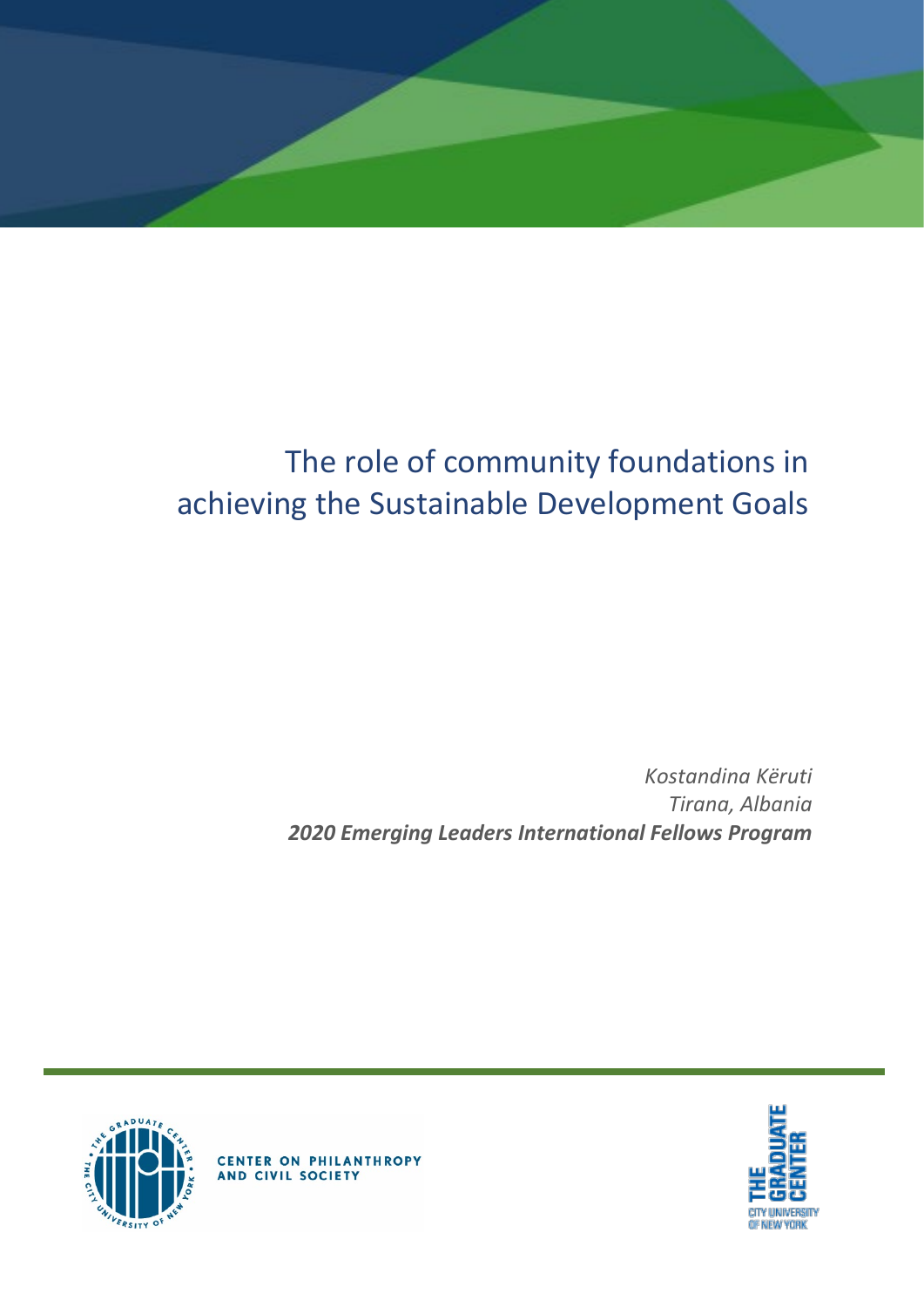*This paper was submitted in partial fulfillment of the 2020 Emerging Leaders International Fellows Program of the Center on Philanthropy and Civil Society at The Graduate Center, The City University of New York. The paper may have subsequently been revised, translated, circulated or published in alternate format by the author.*

*During the course of the program in 2020, the author was Program Manager at Partners Albania for Change and Development.*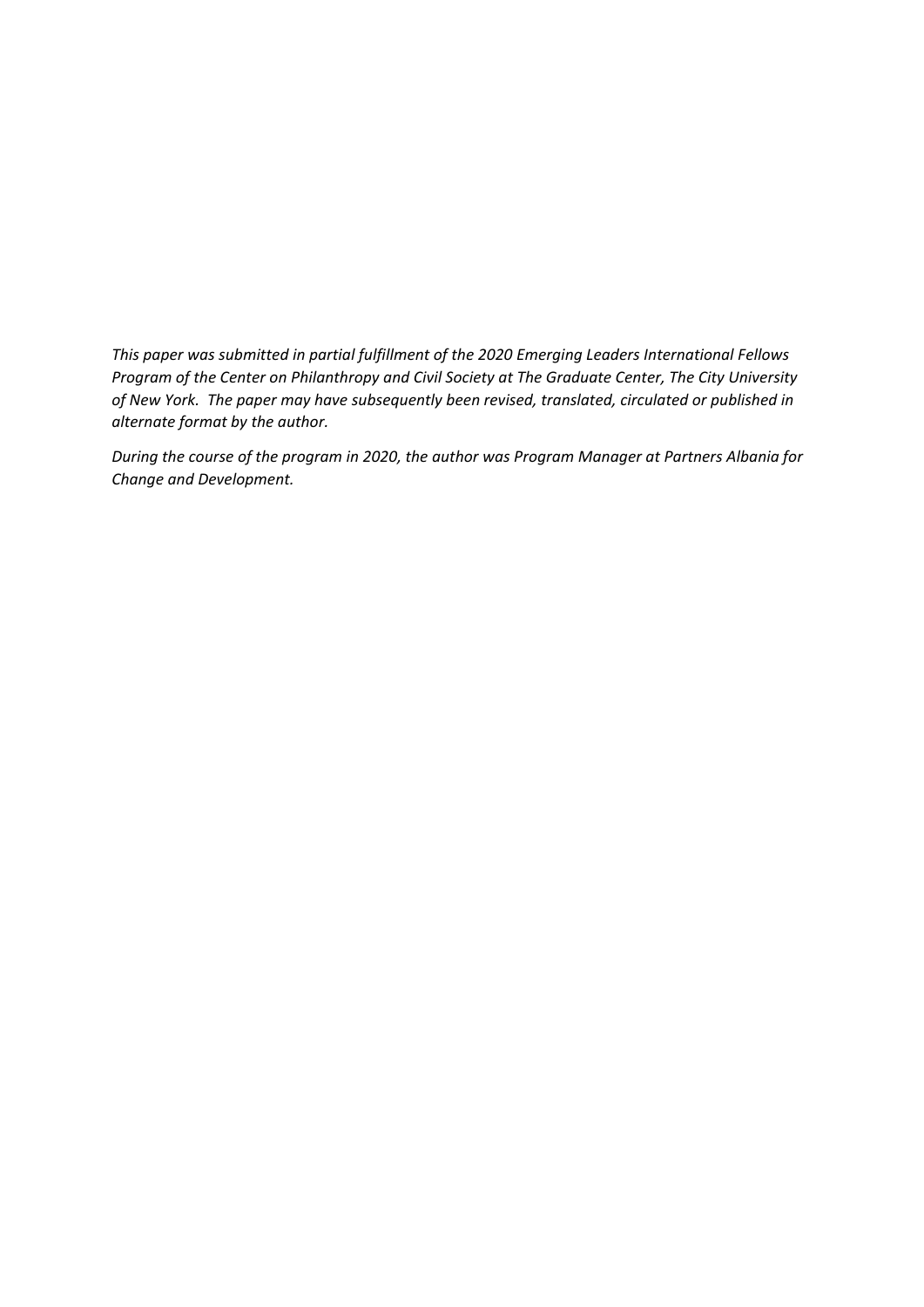### **Contents**

| 3. Introduction - Why the Sustainable Development Goals (SDGs) matter? Why community    |
|-----------------------------------------------------------------------------------------|
|                                                                                         |
|                                                                                         |
|                                                                                         |
|                                                                                         |
|                                                                                         |
|                                                                                         |
|                                                                                         |
| The role of community foundations in education and engagement of the local community to |
|                                                                                         |
|                                                                                         |
|                                                                                         |
|                                                                                         |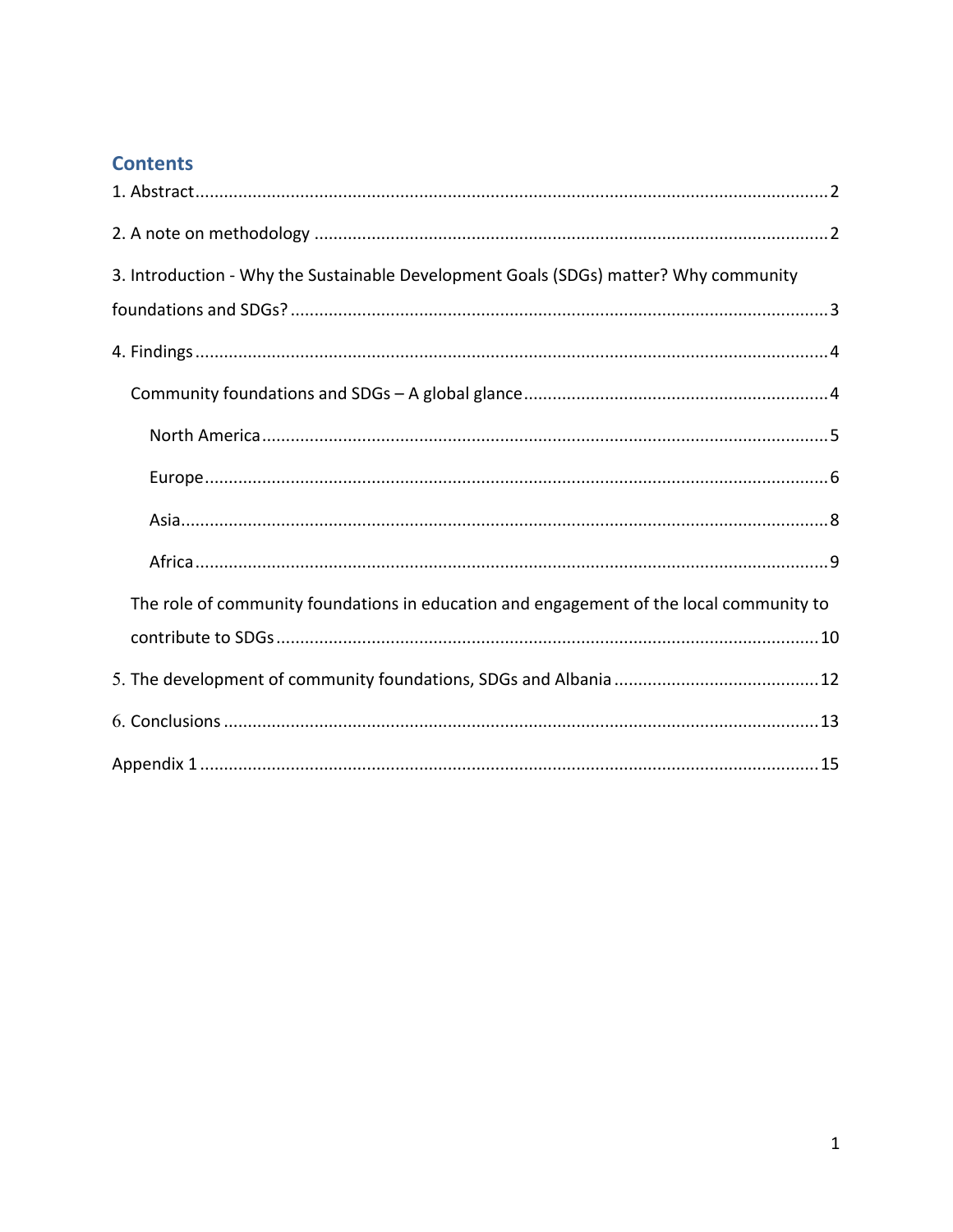### <span id="page-3-0"></span>**1. Abstract**

Community foundations worldwide are working to address immediate and long-term pressing issues within their communities. In light of the 2030 Agenda for Sustainable Development which calls individuals, communities, and public and private institutions to action—community foundations are important players that fully embrace the concept of "leave no one behind". This research paper intends to answer two key questions:

- (i) Are community foundations embracing in their work the Sustainable Development Goals (SDGs) framework?
- (ii) What is the role of community foundations in education and engagement of the local community to contribute to SDGs?

**Key words**: community foundations, SDGs, institutional framework, partnerships, local community, local assets, Community Foundations Support Organizations.

### <span id="page-3-1"></span>**2. A note on methodology**

The methodology employed in this research paper includes desk analysis and consultations with experts. A collection of secondary data from available documents, reports, studies, articles, blogs, etc., related to community foundations and Sustainable Development Goals (SDGs) were subjected to desk analysis. Conversations with experts were conducted to obtain more information and learn more about the practices of community foundations in achieving the SDGs. They also served to narrow the gap between the literature on the role of community foundations in achieving SDGs, since this issue has developed more only in the last three years; the research to date on this topic has been limited; and 'schools of thought' have yet to be developed. With this mindset, this research paper analyses only community foundations and community foundation support organizations (CFSOs) that are working to address the SDGs and not the entire universal ecosystem of community foundations.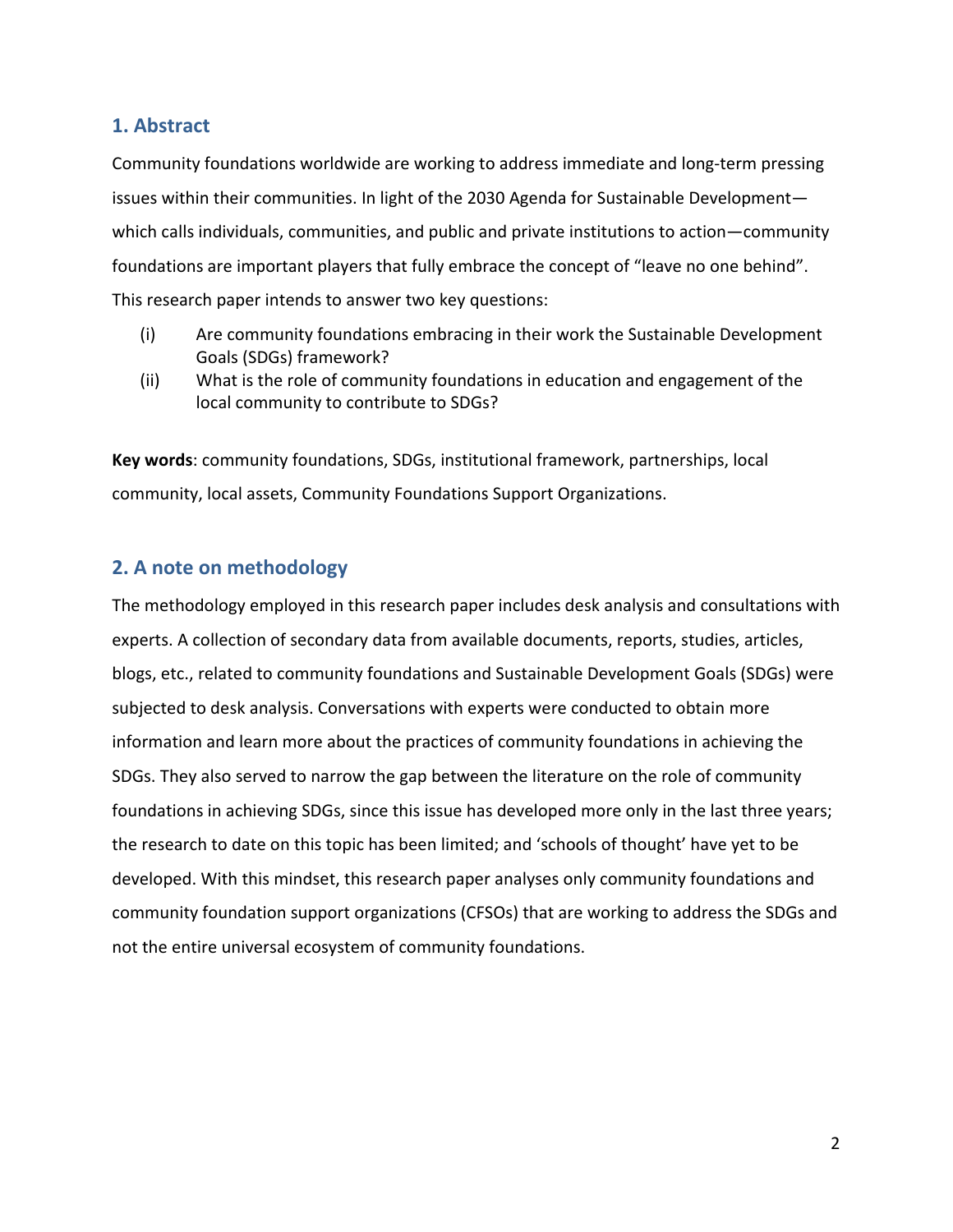### <span id="page-4-0"></span>**3. Introduction - Why Sustainable Development Goals (SDGs) matter? Why community foundations and SDGs?**

About 193 countries have endorsed and adopted the 2030 Agenda for Sustainable Development, thereby expressing their commitment and engagement to incorporate them in their policies and strategies. Replacing the Millennium Development Goals, Agenda 2030 is a comprehensive framework which contains 17 Sustainable Development Goals, associated with 169 targets and 232 indicators, all of which are interconnected to reduce poverty, inequality and climate change bring about social justice, etc. For more information about Agenda 2030 see Appendix 1.[1](#page-4-1)

Being that it is a universal agenda, the SDGs framework requires lawmakers and decisionmakers to have evidence-based strategies and policies, and most importantly policy coherence, since they affect all sectors within a society. Also, pledging to "leave no one behind", the SDGs require inclusive processes and participation from all actors, be they individuals, public civil society sector or private institutions. At a time when the COVID-19 pandemic is adversely affecting more than 200 countries, and—based on data provided in the last report of the United Nations Secretary-General on progress achieved towards the sustainable development goals—implementation of this Agenda becomes more urgent and necessary. [2](#page-4-2) As CEO and President of Silicon Valley Community Foundation Emmett D. Carson said, "*The SDGs set forth a bold agenda... These goals act as a call-to-action for both the public and private sectors to help address crucial challenges such as ending poverty, ensuring access to high-quality education, and protecting national resources* [emphasis added]."*[3](#page-4-3)*

<span id="page-4-2"></span><sup>2</sup> United Nations Economic and Social Council, "Progress towards the Sustainable Development Goals- Report of the Secretary - General"*,* 2020.<https://undocs.org/en/E/2020/57> [Accessed: 19 November 2020].

<span id="page-4-3"></span> $3$  Natalie Ross, "Local leadership, global impact", Council of Foundations, pg. 5 <https://www.cof.org/sites/default/files/documents/files/local-leadership-global-impact.pdf> [Accessed: 16 October 2020].

<span id="page-4-1"></span><sup>1</sup> United Nation Development Program,

[http://www.un.org.cn/info/6/620.html#:~:text=Sustainable%20Development%20Goals%20Officially%20Adopted%](http://www.un.org.cn/info/6/620.html#:%7E:text=Sustainable%20Development%20Goals%20Officially%20Adopted%20by%20193%20Countries,-Sustainable%20Development%20Goals) [20by%20193%20Countries,-Sustainable%20Development%20Goals](http://www.un.org.cn/info/6/620.html#:%7E:text=Sustainable%20Development%20Goals%20Officially%20Adopted%20by%20193%20Countries,-Sustainable%20Development%20Goals) [Accessed: 16 October 2020].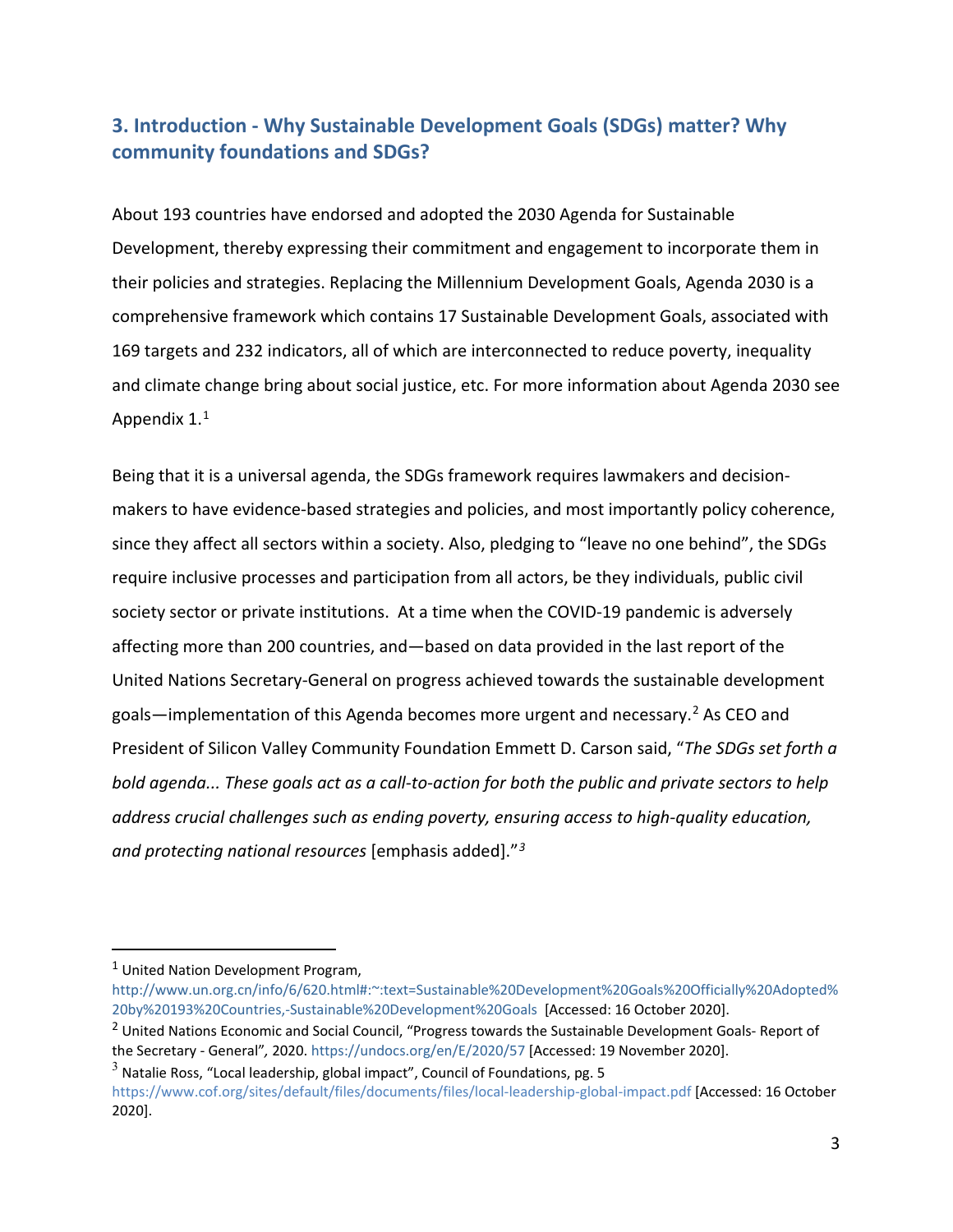From the other side, community foundations are local grant-making organizations that embody the very essence of "leave no one behind". They have a deep knowledge and understanding of the communities which they serve; have the capacity to access local assets, develop human resources, and maximize local capital; and contribute to increased collaboration and networking for community development by initiating and fostering local partnerships among public and private institutions. Community foundations can be pioneers in achieving the SDGs since they are community-driven organizations and play an important role in identifying local challenges and finding local solutions. This paper intends to explore more the role of community foundations in working to achieve the SDGs. Firstly, I will identify whether community foundations are embracing the SDGs framework within their work. Secondly, I will investigate their role in educating and engaging their local communities to contribute to the SDGs.

#### <span id="page-5-0"></span>**4. Findings**

#### <span id="page-5-1"></span>**Community foundations and SDGs – A global glance**

This section intends to answer the first key question: Are community foundations embracing in their work the Sustainable Development Goals (SDGs) framework? Research shows a growing trend in the last two decades of new community foundations being established and continuity in evolution and development. Community foundations are diverse in terms of their internal management, operation, local leadership, grantmaking strategies, local interventions, community tools utilized to support inclusiveness and participation, and the shaping of local context to address a complex array of issues. Also, since 2017, more community foundations have been working to embrace the SDGs as an institutional framework that guides their operation and activity. The local context and the existence/development of `local infrastructure' have shaped how community foundations embrace the SDGs framework in their work. To illustrate this, let's have a global look at how and the extent to which community foundations are embracing the SDGs framework.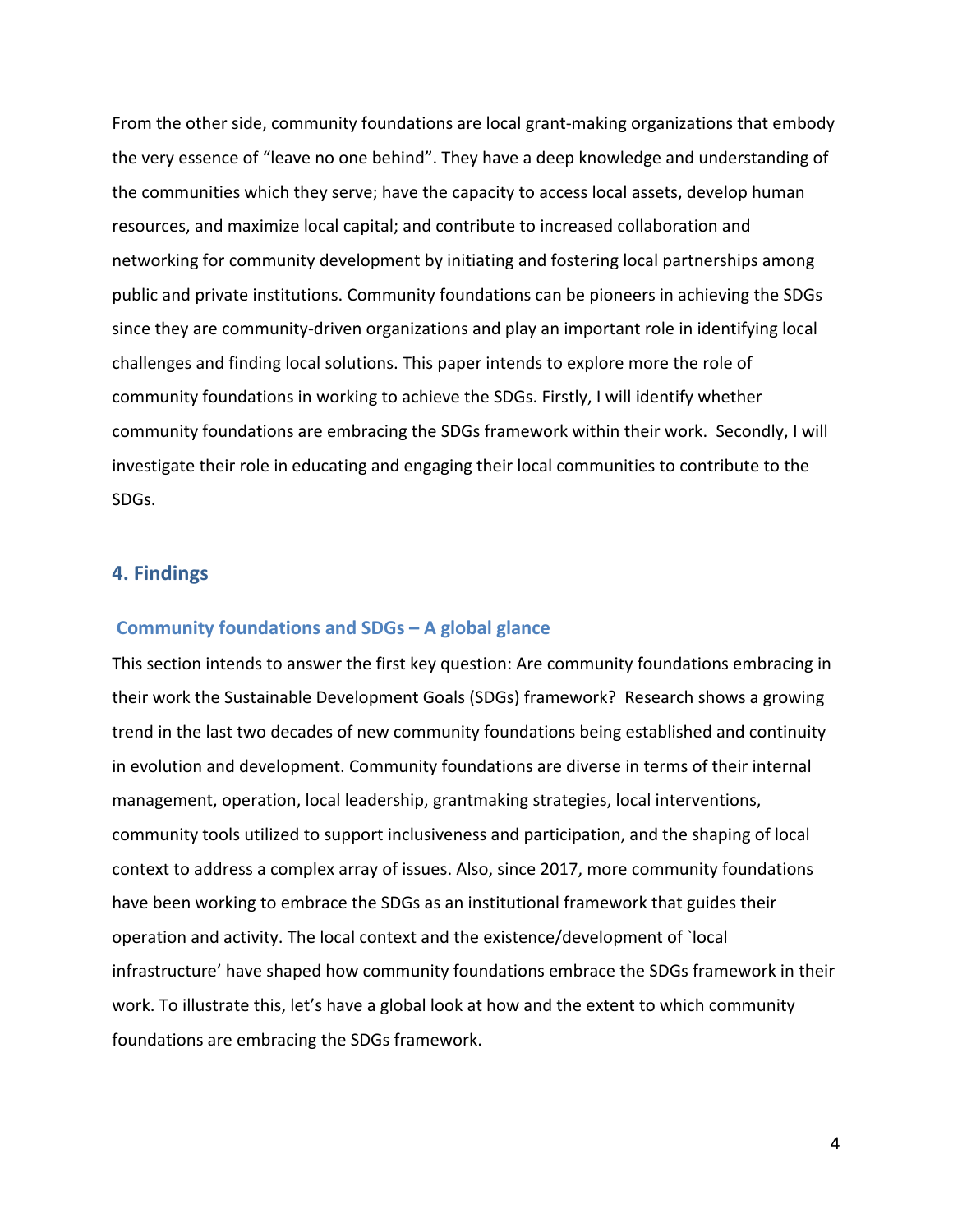#### <span id="page-6-0"></span>North America

Since 2016, community foundations in Canada have been embracing the SDGs framework in their operations by strengthening education about the SDGs through public awareness activities with local communities; by generating public debate and advocating at the municipality level for putting in place local strategies and policies that are guided by the 2030 Agenda; and using SDGs for monitoring and evaluation through a measurement tool known as Vital Signs. According to the vice president of the Community Foundations of Canada (CFC), community foundation embracement of the SDGs has contributed to the improvement and strengthening of community knowledge and data; has increased learning opportunities not only locally, but even globally; and has fostered collaboration and engagement of local communities. [4](#page-6-1)

What distinguishes Canada from other countries is the fact that the SDGs framework is not only integrated with strategies at the national and local policy levels, but that there is "a system of alignment" and coordination in place to help integrate the work of different institutions and networks established to support the achievement of SDGs. An illustration of this is the creation of Alliance 2030, a national network of organizations, institutions, and individuals committed to achieving the SDGs by the year 2030.<sup>[5](#page-6-2)</sup> It currently has over 2,500 members, and the network is working to create physical and digital spaces for the public and private sectors and civil society to align their efforts in achieving the SDGs. Community Foundations of Canada is another important network organization that supports the work of community foundations in this field.<sup>[6](#page-6-3)</sup> Together with 191 community organizations across the country, Community Foundations of Canada strives to find local solutions for issues that matter most to society.

<span id="page-6-1"></span><sup>4</sup> The information is retrieved from a webinar organized by Community Foundations of Canada at <https://www.youtube.com/watch?v=HMOfUCDpkP8> [Accessed: 16 October 2020].

<span id="page-6-2"></span><sup>5</sup> The information is retrieved from the Alliance 2030 website, <https://alliance2030.ca/about/> [Accessed: 16 October 2020].

<span id="page-6-3"></span> $6$  The information is retrieved from the Community Foundation of Canada website, <https://communityfoundations.ca/> [Accessed: 4 November 2020].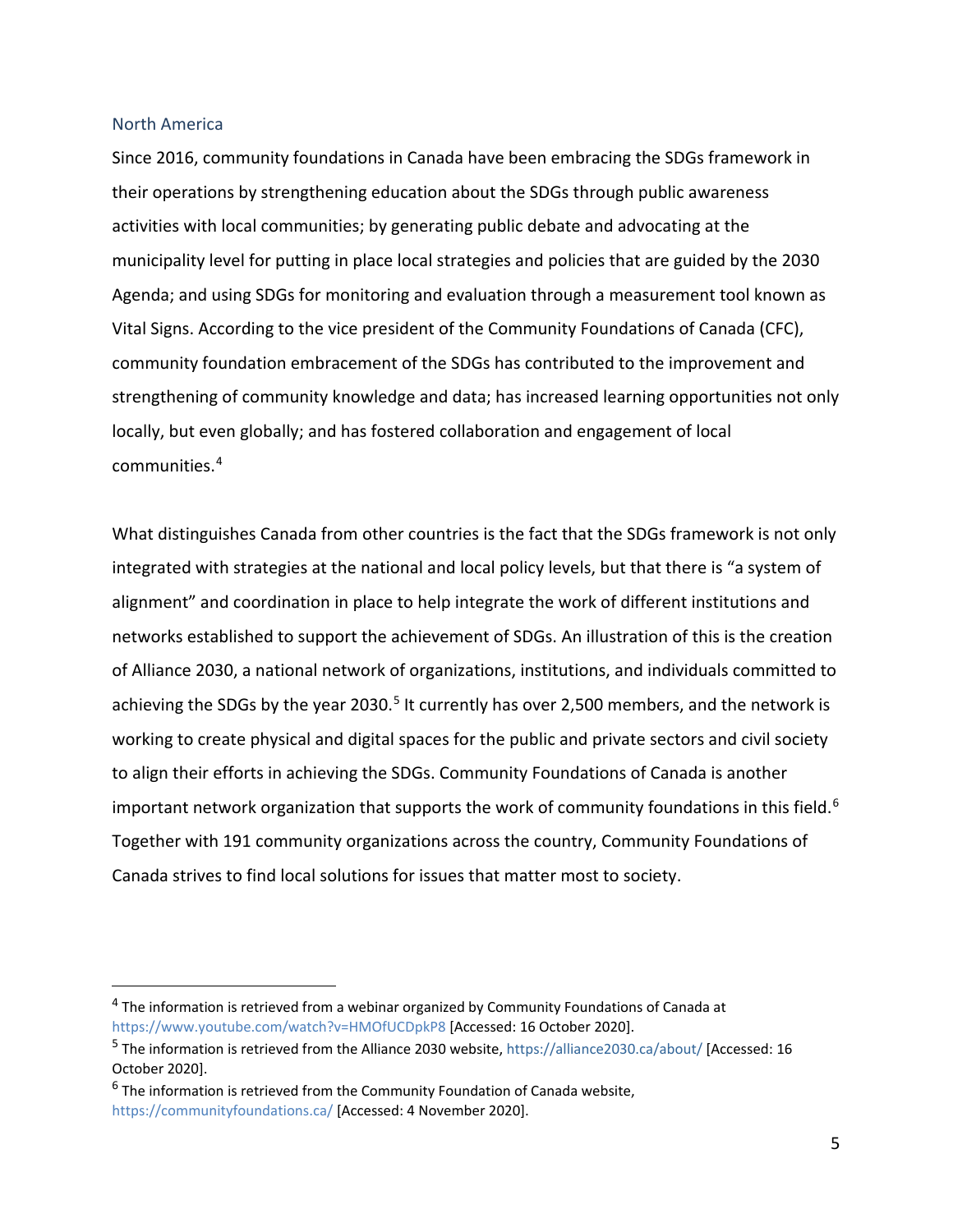As for other countries in North America, it is only in the last year that community foundations have begun embracing the SDGs. Previously community foundations had resisted because they perceived the goals as focusing solely on pressing global problems, and not issues in their local community. According to recent news published by the Charles Stewart Mott Foundation, practitioners in the field argue that the response of foundations in the United States to achieving the SDGs has been slower than in other countries, because they saw the 2030 framework as one that is "applicable abroad".[7](#page-7-1)

#### <span id="page-7-0"></span>Europe

Community foundations in Europe are becoming important vehicles that are institutionalizing SDGs as part of their strategy and programmatic work. In a recent report issued by European Community Foundations Initiative (ECFI)<sup>[8](#page-7-2)</sup>, sixty percent of community foundations polled indicate that they are aware of the SDGs and recognize that their work is related to these goals. There is evidence that a small number of organizations are following an approach to SDGs that involves the whole organization, by taking into consideration the mission, strategies, operations, communications and investment. Bearing in mind that community foundations in Europe are about 800 in number, this figure shows an increased awareness among community foundations in Europe on SDGs and an institutional commitment to contribute to the 2030 Agenda.

Increasing awareness and public education is a main focus of community foundations. In Italy, 270 members from civil society organizations (associations representing social partners, such as businesses, trade unions and third sector associations); networks of civil society associations pursuing specific goals, such as health, education, employment, environment quality, gender

<span id="page-7-1"></span><sup>7</sup> Deychakiwsky, N. Rebound specialists: How community foundations can pave the road toward local postpandemic recovery [https://www.mott.org/news/articles/rebound-specialists-how-community-foundations-can](https://www.mott.org/news/articles/rebound-specialists-how-community-foundations-can-pave-the-road-toward-local-post-pandemic-recovery/)[pave-the-road-toward-local-post-pandemic-recovery/](https://www.mott.org/news/articles/rebound-specialists-how-community-foundations-can-pave-the-road-toward-local-post-pandemic-recovery/) [Accessed: 12 November 2020].

<span id="page-7-2"></span><sup>8</sup> Böllhoff, A., Dicks, A., Kleinbrod, A., Magowan, J., Petryka, K., "*Connecting Community Foundations with the SDGs",* European Community Foundations Initiative, 2020, p. 11,

[https://www.communityfoundations.eu/fileadmin/ecfi/knowledge-centre/ECFI-guide-](https://www.communityfoundations.eu/fileadmin/ecfi/knowledge-centre/ECFI-guide-Connecting_Community_Foundaitons_with_the_SDGs_-2020.pdf)Connecting Community Foundaitons with the SDGs -2020.pdf [Accessed: 16 October 2020].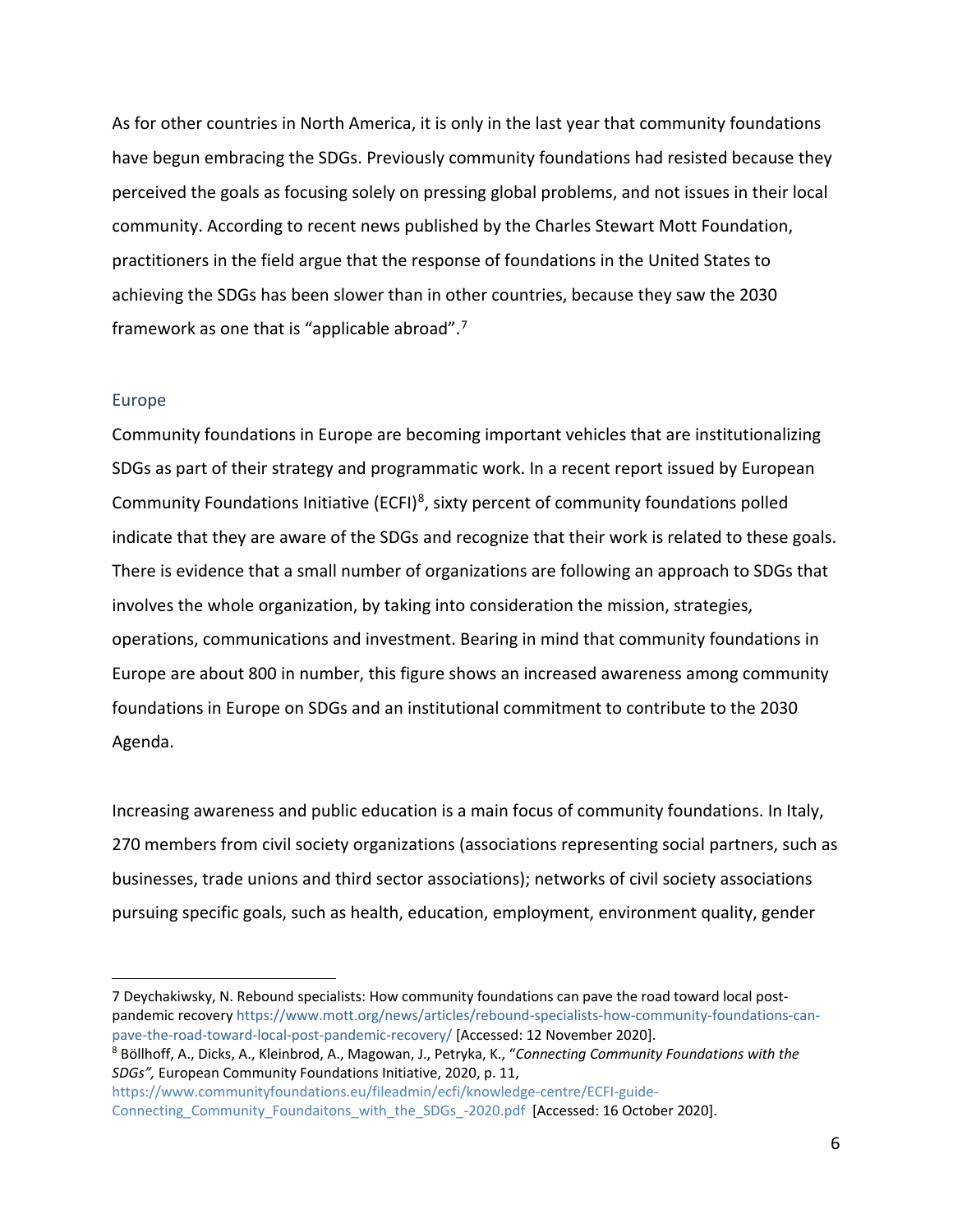equality, etc.); associations of local public administrations; public and private universities and research centers; associations of stakeholders working in the fields of culture and information; foundations and networks of foundations; and Italian organizations that are members of international networks dealing with the SDGs have established the Italian Alliance for Sustainable Development (AsviS). $9$  The Alliance aims to raise awareness in Italian society and among economic stakeholders and institutions about the importance of the 2030 Agenda for Sustainable Development, and to mobilize them to pursue the SDGs. In addition, based on discussion with experts, community meetings have been organized by community foundations to increase awareness on the importance of SDGs.

An important factor in community foundation embracement of the SDGs framework is the work European support organizations are doing. To illustrate, ECFI has been very vocal, consistently emphasizing to community foundation support organizations (CFSOs) and to community foundations the importance of addressing SDGs and embracing the SDGs framework. Community foundation support organizations play an important role in shaping local actions towards achieving SDGs through ongoing network-wide discussions and debate, and by aligning their grant schemes towards the 2030 Agenda. Another example is offered by the Academy for the Development of Philanthropy in Poland, which provides a program named, Global Challenges Local Solutions, that supports communities and organizations in Europe that try to find solutions to global problems at the local level.<sup>[10](#page-8-1)</sup> The program supports ideas that produce tangible contributions toward a specific SDG and SDG target; implement SDG-related learning and capacity-building activities in the community; and that embrace a combination of the above. Between 2017 and 2019, the program provided 29 grants with a financial budget of approximately USD 500,000.

<span id="page-8-0"></span><sup>&</sup>lt;sup>9</sup> The information is retrieved from the Italian Alliance for Sustainable Development website, [https://asvis.it/#](https://asvis.it/) [Accessed: 21 December 2020].

<span id="page-8-1"></span> $10$  The information is retrieved from the Global Challenges Local Solutions website at <http://www.localsolutionsfund.org/> [Accessed: 16 October 2020].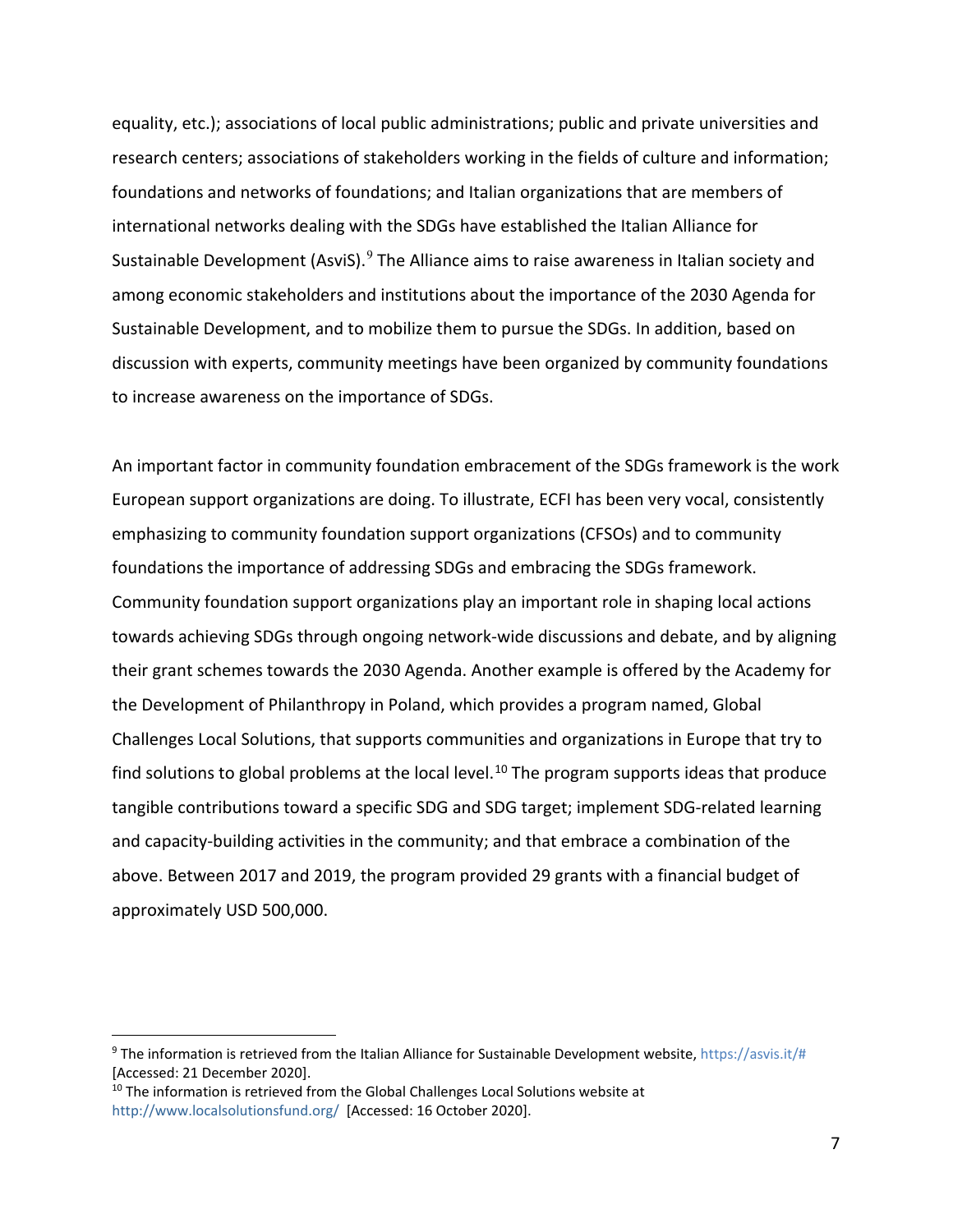#### <span id="page-9-0"></span>Asia

Community foundations in Asia are engaging in public education on SDGs. An important part of this development is connected with the role of community foundation support organizations (CFSOs) in the region, especially in the area of utilizing digital tools to increase awareness on SDGs. Indeed, the infrastructure in place is contributing to education on SDGs. In this context, it is important to mention the Asia Foundation. With over sixty years of expertise, the foundation aims to strengthen governance, empower women, expand economic opportunity, increase environmental resilience, and promote international cooperation. The foundation provides resource information on the development of community foundations working to achieve SDGs in 18 countries in Asia,  $11$  and is part of the Partnership for Online Platforms & Sustainable Development (POPS). This partnership supports the use of digital technologies especially in the education and entrepreneurship field. In the latter instance, POPS supports financial inclusion of disadvantaged communities.<sup>[12](#page-9-2)</sup>

In addition, the China Foundation Centre in partnership with the United Nations Development Program (UNDP) launched the Philanthropy for Sustainable Development in China Program<sup>[13](#page-9-3)</sup> in 2017, aiming to highlight the contribution of the philanthropic sector in achieving the SDGs. In a recent report published in 2020,<sup>[14](#page-9-4)</sup> we find that Chinese foundations tend to concentrate on reducing poverty (SDG 1), well-being and ensuring good health (SDG 3), education (SDG 4), and sustainable cities and communities (SDG 11). An important finding was related to the fact that SDGs are recognized by foundations, but that only some of these have incorporated them into their operations. Based on a conversation held with a Chinese expert on community foundations, community foundations in China are of two categories: (i) government-affiliated,

<span id="page-9-1"></span><sup>&</sup>lt;sup>11</sup> The information is retrieved from The Asia Foundation[, https://asiafoundation.org/tag/sustainable](https://asiafoundation.org/tag/sustainable-development-goals/)[development-goals/](https://asiafoundation.org/tag/sustainable-development-goals/) [Accessed: 18 November 2020].

<span id="page-9-2"></span><sup>12</sup> The information is retrieved from the SDG Knowledge Hub website, [https://sdg.iisd.org/news/escap-and-asia](https://sdg.iisd.org/news/escap-and-asia-foundation-leverage-online-platforms-for-sustainable-development/)[foundation-leverage-online-platforms-for-sustainable-development/](https://sdg.iisd.org/news/escap-and-asia-foundation-leverage-online-platforms-for-sustainable-development/) [Accessed: 18 November 2020].

<span id="page-9-3"></span><sup>&</sup>lt;sup>13</sup> The information is retrieved from the UNDP in China website at [https://www.cn.undp.org/content/china/en/home/library/poverty/philanthropy-for-sustainable-development-in](https://www.cn.undp.org/content/china/en/home/library/poverty/philanthropy-for-sustainable-development-in-china.html)[china.html](https://www.cn.undp.org/content/china/en/home/library/poverty/philanthropy-for-sustainable-development-in-china.html) [Accessed: 19 November 2020].

<span id="page-9-4"></span><sup>&</sup>lt;sup>14</sup> United Nations Development Programme (UNDP), "Philanthropy for Sustainable Development in China 2020", 2020, [https://www.cn.undp.org/content/dam/china/docs/Publications/UNDP-CH-](https://www.cn.undp.org/content/dam/china/docs/Publications/UNDP-CH-Philanthropy%20For%20Sustainable%20Development%20in%20China_en.pdf)

[Philanthropy%20For%20Sustainable%20Development%20in%20China\\_en.pdf](https://www.cn.undp.org/content/dam/china/docs/Publications/UNDP-CH-Philanthropy%20For%20Sustainable%20Development%20in%20China_en.pdf) [Accessed: 19 November 2020].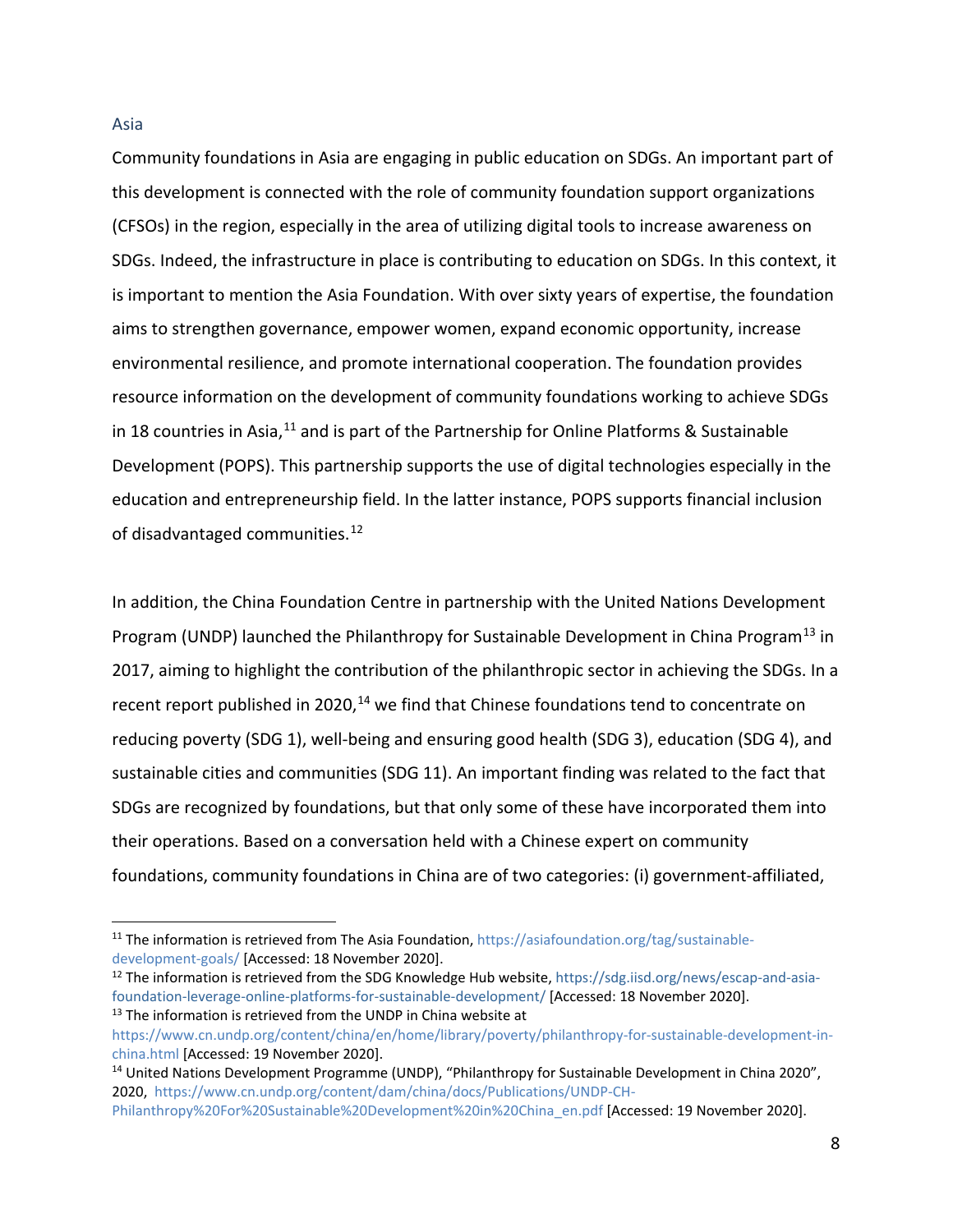public community foundations, and (ii) independent, private community foundations. The prevalent model is the top-down model and is perceived as a vehicle for community foundation development. In line with China's National Plan on Implementation of the 2030 Agenda for Sustainable Development, most community foundations in the last years—especially during the COVID-19 pandemic—have been supporting local communities through education, particularly increasing their entrepreneurship skills.

#### <span id="page-10-0"></span>Africa

Multi-stakeholder dialogue and partnership is important to achieve the SDGs. In Africa the focus is on raising public awareness, adapting SDGs in line with local context and following a multi-stakeholder dialogue and partnership to advance them. [15](#page-10-1) The research to date shows that online platforms, particularly in Africa, contribute to increasing awareness about SDGs and engagement to achieve SDGs.<sup>[16](#page-10-2)</sup> Several digital platforms<sup>[17](#page-10-3)</sup>, including the South Africa-based SDG Philanthropy Platform<sup>18</sup>, increase incentives and partnerships that bridge the philanthropic and private sectors that are working towards achieving the SDGs, particularly in three African countries—Kenya, Zambia, and Ghana. In addition, the Global Fund for Community Foundations (GFCF) is playing an important role to advance SDGs framework within community foundations.<sup>[19](#page-10-5)</sup> It is contributing via an online library that provides information on community foundations and country publications and reports on how community foundations are reaching the SDGs framework.

<span id="page-10-2"></span><sup>16</sup> Ross, Natalie. "Local leadership, global impact", Council of Foundations, p. 16, <https://floridacommunity.com/local-leadership-global-impact.pdf> [Accessed: 16 October 2020].

<span id="page-10-3"></span><sup>17</sup> SDGfunders.org aims to make data on philanthropic investments more accessible while enabling data to track the progress of and tell stories about effective collaboration. For more information visit <https://sdgfunders.org/home/lang/en/> [Accessed: 19 November 2020].

<span id="page-10-1"></span><sup>15</sup> UN Women Eastern and Southern Africa, "The Sustainable Development Goals (SDGs) And Africa's Agenda 2063 Convening Report", <https://sustainabledevelopment.un.org/content/documents/2441UNWomenSDGReport.pdf> [Accessed: 19 November 2020].

<span id="page-10-4"></span><sup>&</sup>lt;sup>18</sup> The information is retrieved from the SDG Philanthropy Platform at <https://www.sdgphilanthropy.org/> [Accessed: 17 October 2020].

<span id="page-10-5"></span><sup>&</sup>lt;sup>19</sup>The information is retrieved from the Global Fund for Community Foundation's website at <https://globalfundcommunityfoundations.org/> [Accessed: 16 November 2020].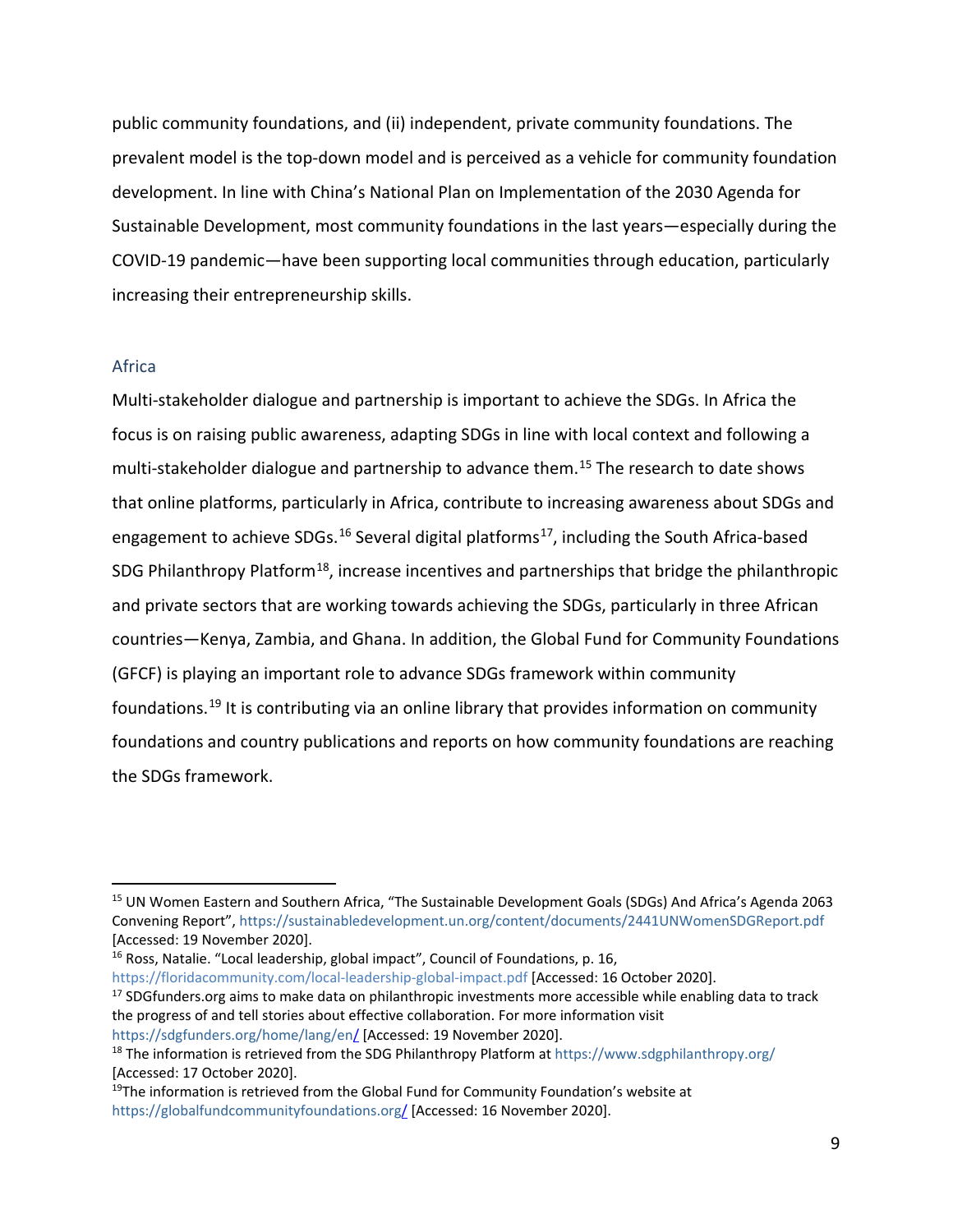### <span id="page-11-0"></span>**5. The role of community foundations in education and engagement of the local community to contribute to SDGs**

This section intends to answer the second key question: What is the role of community foundations in education and engagement of the local community to contribute to SDGs? Based on the facts to date, the role of community foundations in education and of local communities to contribute to SDGs is focused on three main pillars.

**1. Community foundations are contributing to community knowledge and data**  Community foundations worldwide are increasing their impact through the Vital Signs tool, by using data and feedback from community members to provide data for strategic planning and the drafting of evidence-based policies. London Community Foundation (United Kingdom), [20](#page-11-1) Berks County Community Foundation (Reading, Pennsylvania, United States) $^{21}$ , and Fondazione Comunitaria Nord Milano<sup>[22](#page-11-3)</sup> (Italy's North Milan Community Foundation) are some of the many community foundations that are using the Vital Signs tool. They are contributing to a constructive dialogue and bringing together to the table different actors to strategically support communities and their constituencies.

Bearing in mind that the implementation of SDGs has been happening for four years, many community foundations and CFSOs are only now using educational tools, via promotional materials, research, webinars and libraries focusing on community foundation work to achieve SDGs. European Community Foundation Initiative (ECFI), the Knowledge Hub of the Academy for Philanthropy in Poland, Assifero<sup>[23](#page-11-4)</sup> and The Asia Foundation are some of the CFSOs that are contributing to increasing knowledge about and an understanding of community foundation developments. The Centre on African Philanthropy and Social Investment (CAPSI)<sup>[24](#page-11-5)</sup> was

<span id="page-11-1"></span><sup>&</sup>lt;sup>20</sup>For more information on London Community Foundations and Vital Signs, <https://londoncf.org.uk/> [Accessed: 20 November 2020].

<span id="page-11-2"></span><sup>&</sup>lt;sup>21</sup> For more information on Berks County Community Foundations and Vital Signs, visit<https://bccf.org/> [Accessed: 20 November 2020].

<span id="page-11-3"></span> $22$  For more information on Fondazione Comunitaria Nord Milano and Vital Signs,

<http://www.fondazionenordmilano.org/comunita-vitali/> [Accessed: 20 November 2020].

<span id="page-11-4"></span><sup>&</sup>lt;sup>23</sup> For more information on Assifero, visit<https://assifero.org/en/> [Accessed: 20 November 2020].

<span id="page-11-5"></span><sup>&</sup>lt;sup>24</sup> For more information on the Centre on African Philanthropy and Social Investment, visi[t https://capsi.co.za/](https://capsi.co.za/) [Accessed: 20 November 2020].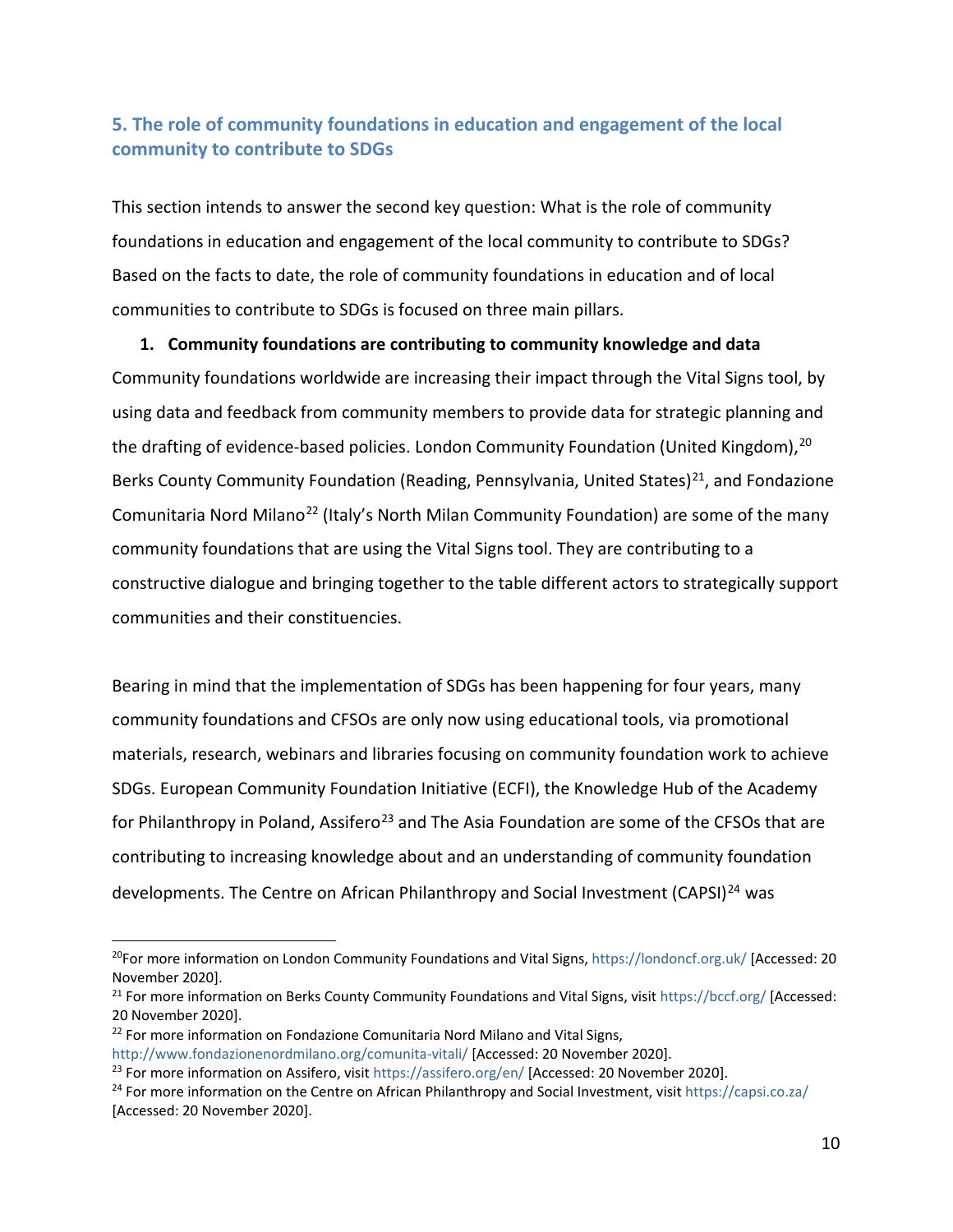established to bridge the gap between the study and practice of and research on philanthropy and social investment in Africa. The Centre is working to finalize and obtain accreditation for an elective curriculum on African Philanthropy and SDGs.

## **2. Many CFSOs and community foundations are aligning their grantmaking schemes,**

**social financing, impact investment and programmatic development in line with SDGs** 

There is global evidence that CFSOs and community foundations are aligning their grant making strategies, social financing, impact investment and programmatic development with the SDGs framework. Examples of organizations that are aligning their strategic interventions and grant making programs to ensure that they work towards achieving SDGs are the Global Fund for Community Foundations in Africa, Assiferro in Italy, and Tuzla Community Foundation in Bosnia and Herzegovina.<sup>[25](#page-12-0)</sup> These are just some of many examples identified around the globe.

### **3. Community foundations are bringing local access and local reach to increase partnership and networking to achieve SDGs**

So far evidence shows that community foundations globally are contributing to the (i) provision and access to data on how the government, businesses, and civil society organizations are addressing SDGs, and (ii) increase in community understanding of and knowledge about the Sustainable Development Goals, why they are important and ways to address them. In addition, community foundations are contributing to increasing partnerships and networking among different stakeholders and philanthropic institutions to advance the 2030 Agenda. Research supported by and the experiences of community foundations at the global level show how important is the role of community foundations in building bridges among and between individuals, communities, academia, public, private institutions, and media to better the constituencies which they serve.

<span id="page-12-0"></span><sup>&</sup>lt;sup>25</sup> For more information on Tuzla Community Foundations, visit [ehicl](https://www.fondacijatz.org/) [Accessed: 20 November 2020].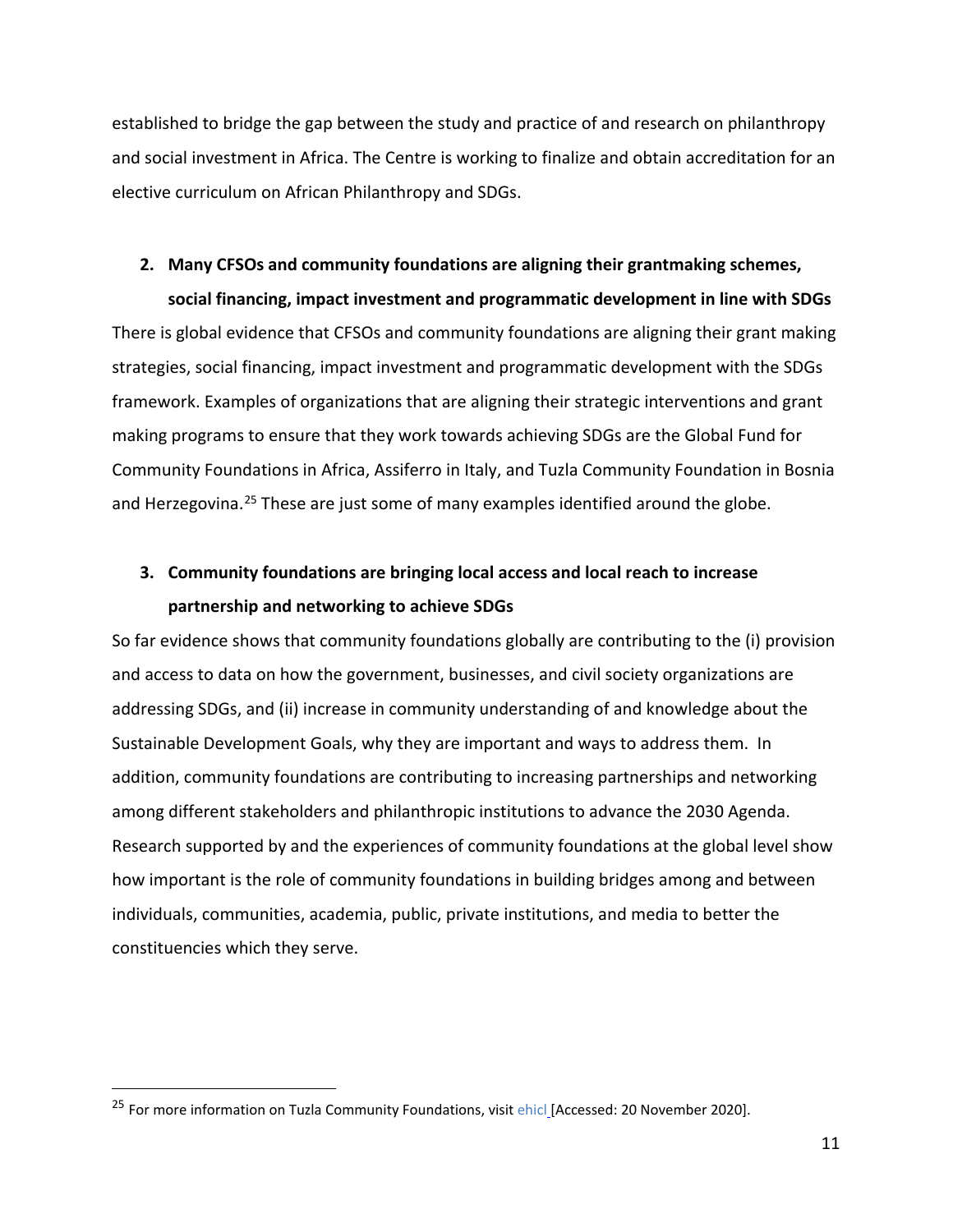#### <span id="page-13-0"></span>**5. The development of community foundations, SDGs and Albania**

Civil society organizations in Albania act as community foundations. Though not yet understood nor developed, this phenomenon represents a big opportunity for the involvement of citizens and other local interest groups in the development of their locality and improving the life of local communities. Acting for and in the community, they have the potential for a greater impact in addressing community needs and priorities, as well as increased fundraising from local donors.

Even though community foundations are not yet developed, empowerment of civil society is evident in Albania. Institutionally, they have increased their capacities in management, leadership role, fundraising campaigns and in the last four years many local organizations have coordinated and managed the sub-granting schemes by becoming supportive to community-led actions. On the exterior, the civil society sector is growing, and civil society organizations are not only increasing in numbers but are also shaping and influencing local policies that respond to community needs and priorities as well as increasing their public trust and impact on society. Based on the annual monitoring report conducted by Partners Albania on philanthropic activity in the country, a growing trend of philanthropic activity is evident. The last year saw an increase of approximately fifty percent in calls for donations and campaigns organized by individuals and institutions.

There are examples in the country of small-scale efforts that employ the spirit and principle of community foundations mostly in their work towards mobilization of local resources, even though they are unaware that they are acting as community foundations. Their role is important because they are addressing one or more of the seventeen SDGs. This observation becomes important, as Albania has endorsed Agenda 2030 since 2015 and embarked upon a comprehensive implementation of the agenda throughout the country with the support of United Nations Development Programme (UNDP). As part of the implementation, a working inter-sectorial group was created with the aim of advancing actions for implementing and

12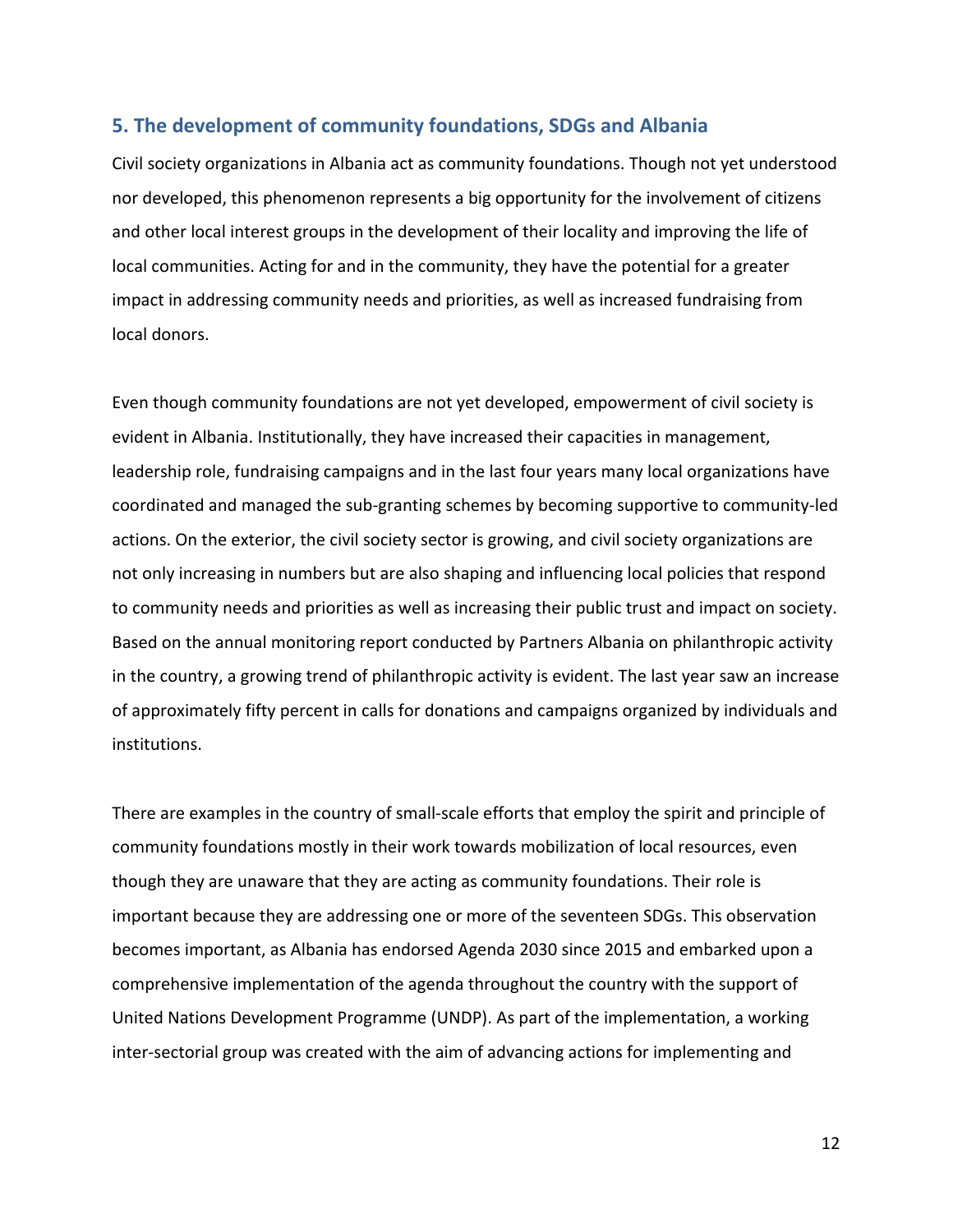achieving the 17 SDGs. Involvement and cooperation with the civil society sector remains at a low level and is undetermined.

These are reasons why CFSOs in the country, such as Partners Albania for Change and Development, are important institutions that will contribute to a wider awareness of and educating the public about the community foundation concept and model. If promoted and properly organized, community foundations could play an important role in supporting community initiatives and non-profit organizations in the country through funds generated by local donations.

### <span id="page-14-0"></span>**6. Conclusions**

Based on the facts and evidence mentioned, the main conclusions are as follows:

**- It is evident that many community foundations are embracing the 2030 Agenda and are important promoters that ensure the meaningful participation of various stakeholders (public and private sectors, civil society, local government, development partners, academia, etc.) by involving them and engaging with them in the design, implementation, and monitoring of national strategies and policies for achievement of SDGs**.

Community foundations are addressing the SDGs and contributing to achieving SDGs framework. Nevertheless, there is evidence a growing trend of community foundations that are institutionally embracing SDGs framework as part of their strategic interventions and area of work. This is more evidence in Europe where sixty percent of community foundations recognize the connection between their programs and the 2030 Agenda. They can ensure the effective participation of stakeholders and provide space and room for contribution in the design, implementation, and monitoring of national strategies and policies for achievement of SDGs.

**- The role and contribution of community foundations should be recognized, promoted and supported by public and private institutions.** 

Regardless of the many challenges faced, community foundations are actively responding to the needs of the communities they serve by developing alternative approaches to delivering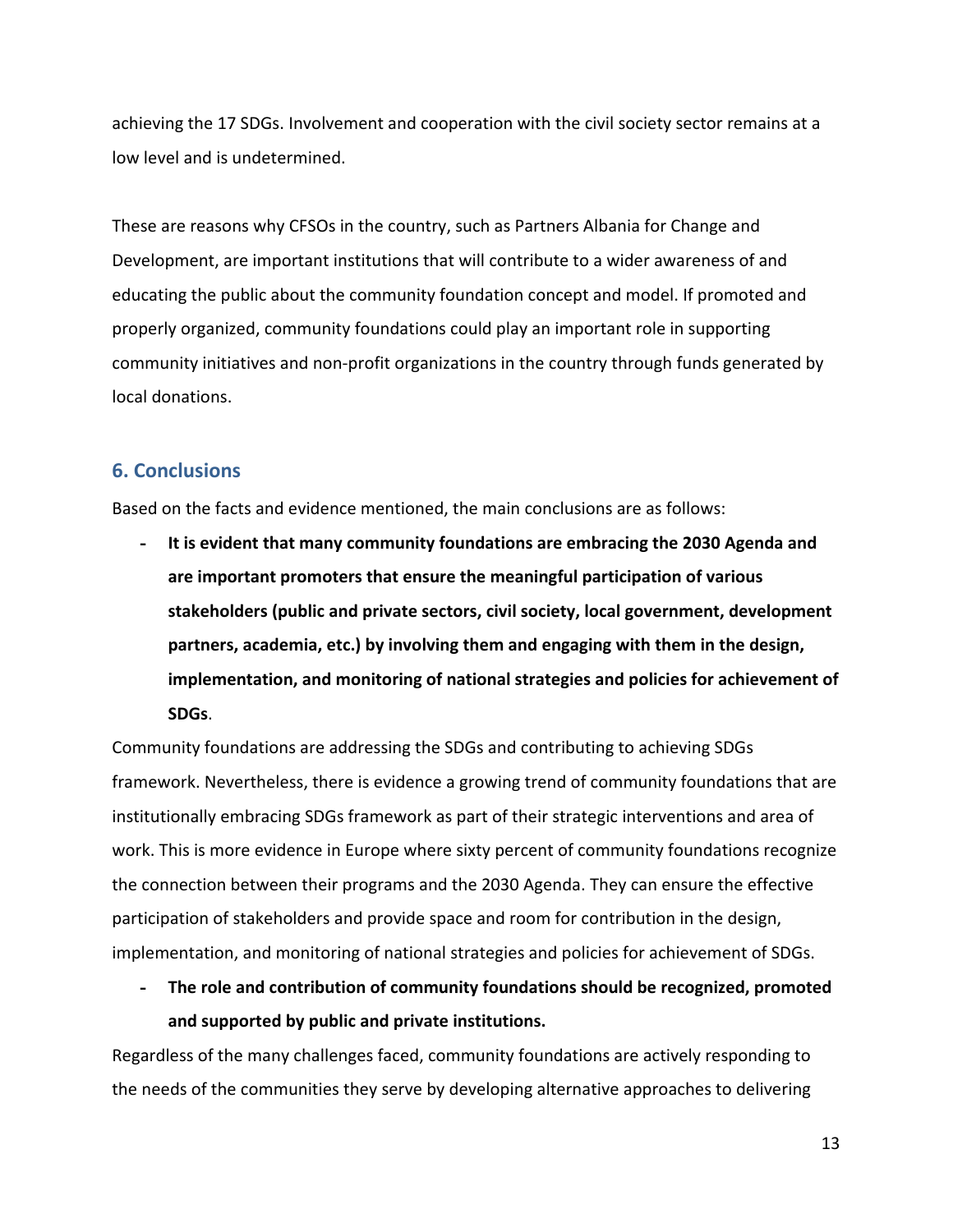their services to people, families, and groups in need. They are partnering and cooperating with central and local governments (as in Canada and Italy, for example) to address SDGs, as well as to shape better policies in line with the nations. Considering the close connections of community foundations with their beneficiaries, as well as their capability to engage in awareness raising and community mobilization, the role of community foundations should be recognized and promoted by different actors, especially in terms of designing strategies and policies.

#### **- Bringing power to the people.**

Community foundations are also addressing this important element through methodologies and tools in place to empower community members. They have an important role as local philanthropy developers and community leaders, which they can achieve by inspiring crosssector cooperation, community-led actions, joint solutions and, perhaps, "bringing power to the people".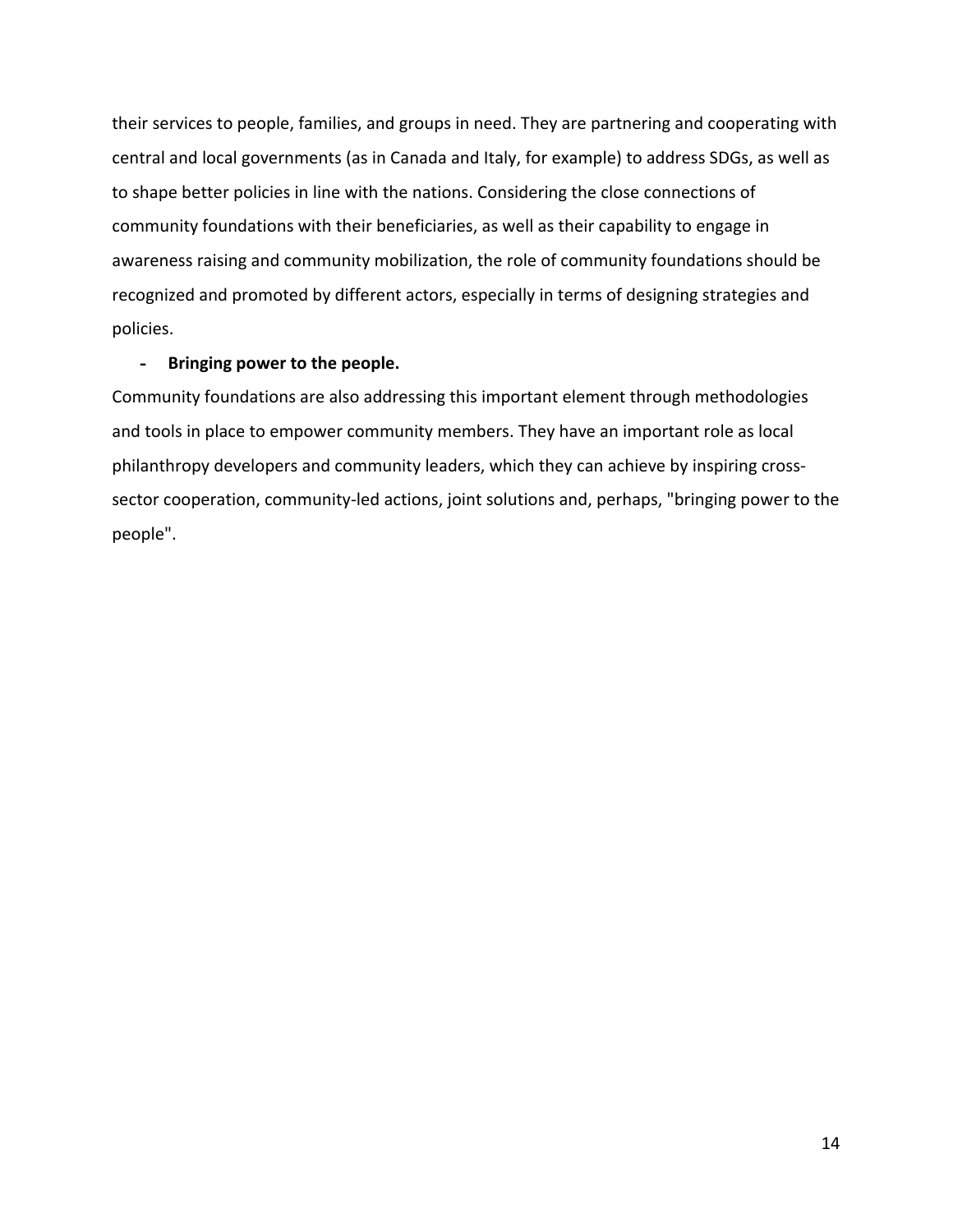### <span id="page-16-0"></span>**Appendix 1**

The 2030 Agenda for Sustainable Development was adopted in 2015 at the United Nations Development Summit. It includes 17 Sustainable Development Goals (SDGs) and 169 targets to meet by 2030 worldwide. The 2030 Agenda is a globally shared vision that pledges to eradicate poverty and achieve sustainable development on a global scale.

The 2030 Agenda for Sustainable Development consists of four sanctions:

- 1. A political declaration
- 2. Set of 17 SDGs
- 3. Means of implementation
- 4. A framework mechanism for follow up and review of the 2030 Agenda

It integrates the economic, social, and environmental dimensions, and it is an integrated framework, when different sustainable development goals are closely interlinked with each other. The 17 SDGs are:

SDG 1: End poverty in all its forms everywhere.

SDG 2: End hunger, achieve food security and improved nutrition and promote sustainable agriculture.

SDG 3: Ensure healthy lives and promote well-being for all at all ages.

SDG 4: Ensure inclusive and equitable quality education and promote lifelong learning opportunities for all.

SDG 5: Achieve [gender equality](https://en.wikipedia.org/wiki/Gender_equality) and empower all women and girls

SDG 6: Ensure availability and sustainable management of water and sanitation for all

SDG 7: Ensure access to affordable, reliable, sustainable and modern energy for all

SDG 8: Promote sustained, inclusive and sustainable economic growth, full and productive employment and decent work for all

SDG 9: Build resilient infrastructure, promote inclusive and sustainable industrialization, and foster innovation

SDG 10: Reduce [income inequality](https://en.wikipedia.org/wiki/Economic_inequality) within and among countries

SDG 11: Make cities and human settlements inclusive, safe, resilient, and sustainable